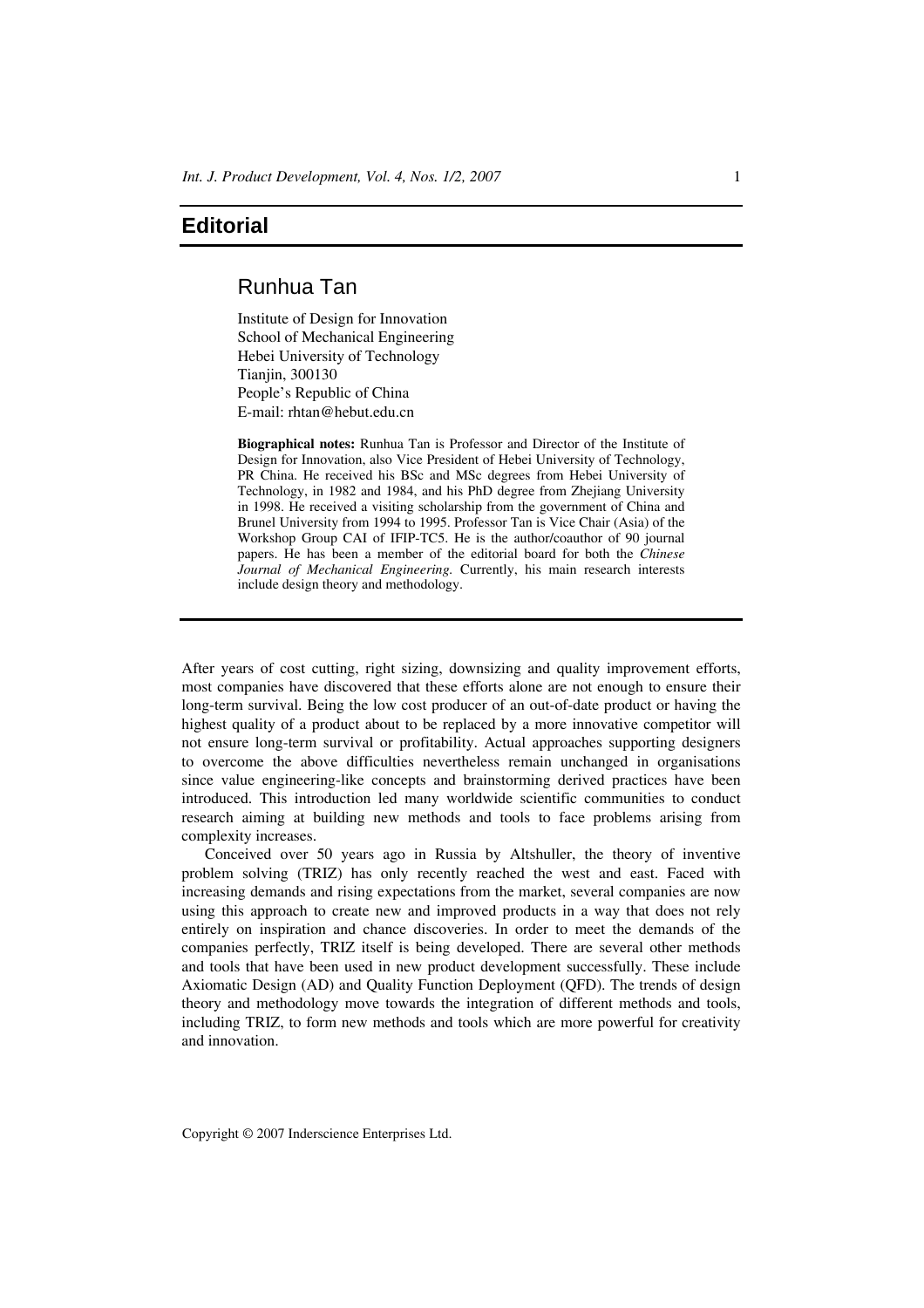## 2 *R. Tan*

This special issue collects ten papers offering different viewpoints of creativity and innovation employing TRIZ. In the first paper, 'From TRIZ to OTSM-TRIZ: addressing complexity challenges in inventive design', Cavallucci and Khomenko propose OTSM-TRIZ, which is a kind of new extension of TRIZ. The special feature in this paper is that the traditional Chinese yin-yang diagram has a new application in their OTSM-TRIZ. The contradiction network formed using yin-yang shows a helpful method for analysis and innovation of complex engineering systems.

In the second paper, 'FBES model for product conceptual design', Cao and Tan present a function-behaviour-effect-structure model for application in conceptual design process. There is a knowledge base tool of effects in most Computer-aided Innovation (CAI) systems based on TRIZ. However, using the knowledge base effectively is still a problem. The FBES model is an extension of FBS (Function-Behaviour-Structure) model, in which the effects of TRIZ are applicable in conceptual design with ease.

Today, new product development is faced with great pressures: more customer satisfactions, higher quality, lower cost and faster lead time. In the third paper, 'One-Day-Design-Studio (ODDS): a resource-based extended tool for rapid innovation by TRIZ', Zhao, Lin, Wang and Xie propose a new conceptual design tool called ODDS, which is a service platform integrated with QFD, TRIZ and DKRs methods and tools. ODDS aims to support the innovation process in order to respond to market changes rapidly. The features in ODDS are that HOQ of QFD and Contradictions Matrix of TRIZ are integrated.

In the next paper, 'Computer-aided analysis of patents and search for TRIZ contradictions', Cascini and Russo propose a computer-aided approach for supporting the analysis of patents. According to its textual description, it is necessary to speed up identifying the technical/physical conflict(s) overcome by an invention. There is no specific means to support the analysis of patents with the aim of identifying the contradiction underlying a given technical system. This paper shows a process on how to solve this problem.

The integration of TRIZ with other methods and tools is a trend to form more suitable methods and tools. In the paper, 'A conceptual design model using axiomatic design and TRIZ', Zhang and Liang propose a conceptual design model that combines AD and TRIZ. In this model, AD is used to build the functional-structure model of the products to be developed and analytic hierarchy process to calculate the coupling strengths. TRIZ is used to solve the coupling problems.

In the sixth paper, 'Practical problem solving by TRIZ enriched with weighted average scoring', Yu and Lau propose a kind of methodology that employs the su-field analysis followed by WASS evaluation. The method enriches TRIZ into a more effective system to identify the best solution objectively.

The next paper titled 'Research on technical strategy for new product development based on TRIZ evolution theory', Zhang and Xue present various evolution S-curve models of core technology such as the dynamic model and the parallel model. TRIZ technology evolution theory and system operator were proposed. The application of this method can help technology managers identify technologies that possess competitive power. Identifying these technologies will allow them to forecast their evolution trend and evaluate their competitive potential.